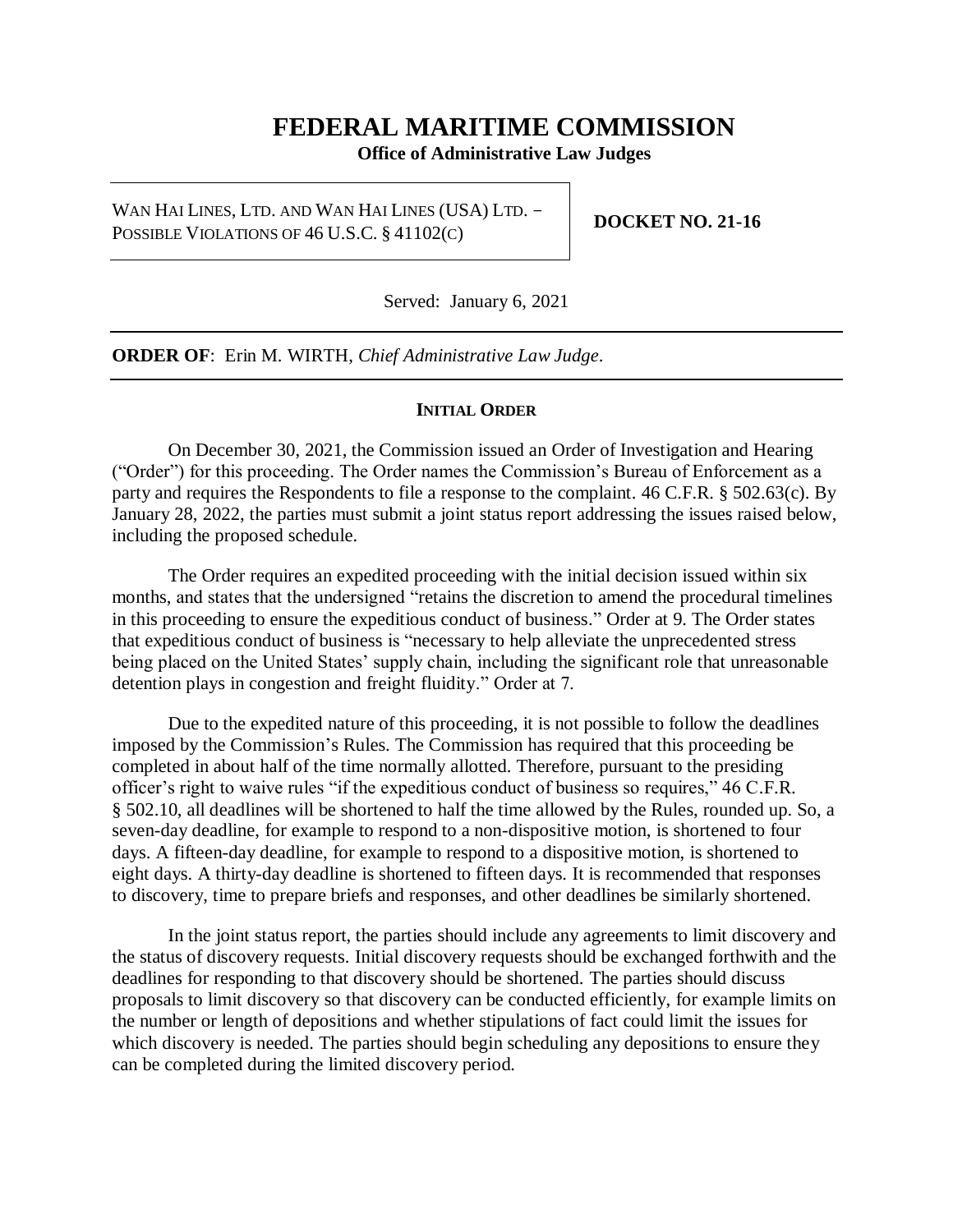The parties should also discuss settlement options. In the joint status report, the parties must state whether the parties have agreed to mediation or exchanged settlement offers, although the parties are directed *not* to state the parties' positions on whether to agree to mediation or their settlement positions.

The parties also may comment on the proposed schedule below. Given the expedited nature of the proceeding and the requirement that the initial decision be issued within six months, there is limited flexibility to extend any deadlines. The parties may propose internal deadlines, however, and should address how they intend to complete all discovery within the limited timeframe available. The proposed schedule:

March 31, 2022 All discovery completed.

|              | April 21, 2022 BOE files brief with proposed findings of fact and appendix.                                                              |
|--------------|------------------------------------------------------------------------------------------------------------------------------------------|
| May 12, 2022 | Respondents file opposition brief with proposed findings of fact, responses to<br>Complainant's proposed findings of fact, and appendix. |
| May 20, 2022 | BOE files reply brief with responses to Respondents' proposed findings of fact.                                                          |

In addition, the parties are hereby **ORDERED** to follow these additional instructions:

# **ADDITIONAL INSTRUCTIONS**

### **Expedited Proceeding**

- 1. Because this is an expedited proceeding, it is **ORDERED** that while the proceeding is before the undersigned, all deadlines in the Commission's Rules be shortened by fifty percent, rounded up to a full day.
- 2. The parties shall work together to ensure that discovery requests are issued and completed within the required deadlines; that depositions are scheduled as soon as possible to ensure availability; and that stipulations of fact are discussed to reduce the amount of discovery required.

# **Filing**

- 3. Information regarding where to find the Commission's rules of practice and procedure (46 C.F.R. § 502), Commission decisions, and other information helpful for parties may be found in the reading room section of the Commission's website, https://www2.fmc.gov/readingroom. Parties are strongly urged to familiarize themselves with the Commission's rules of practice and procedure. Filings may be rejected for failure to comply with the rules.
- 4. The proper number of copies of documents must be filed with the Secretary of the Commission as required by Rule 2 of the Commission's Rules of Practice and Procedure, 46 C.F.R. § 502.2, as modified by COVID protocols.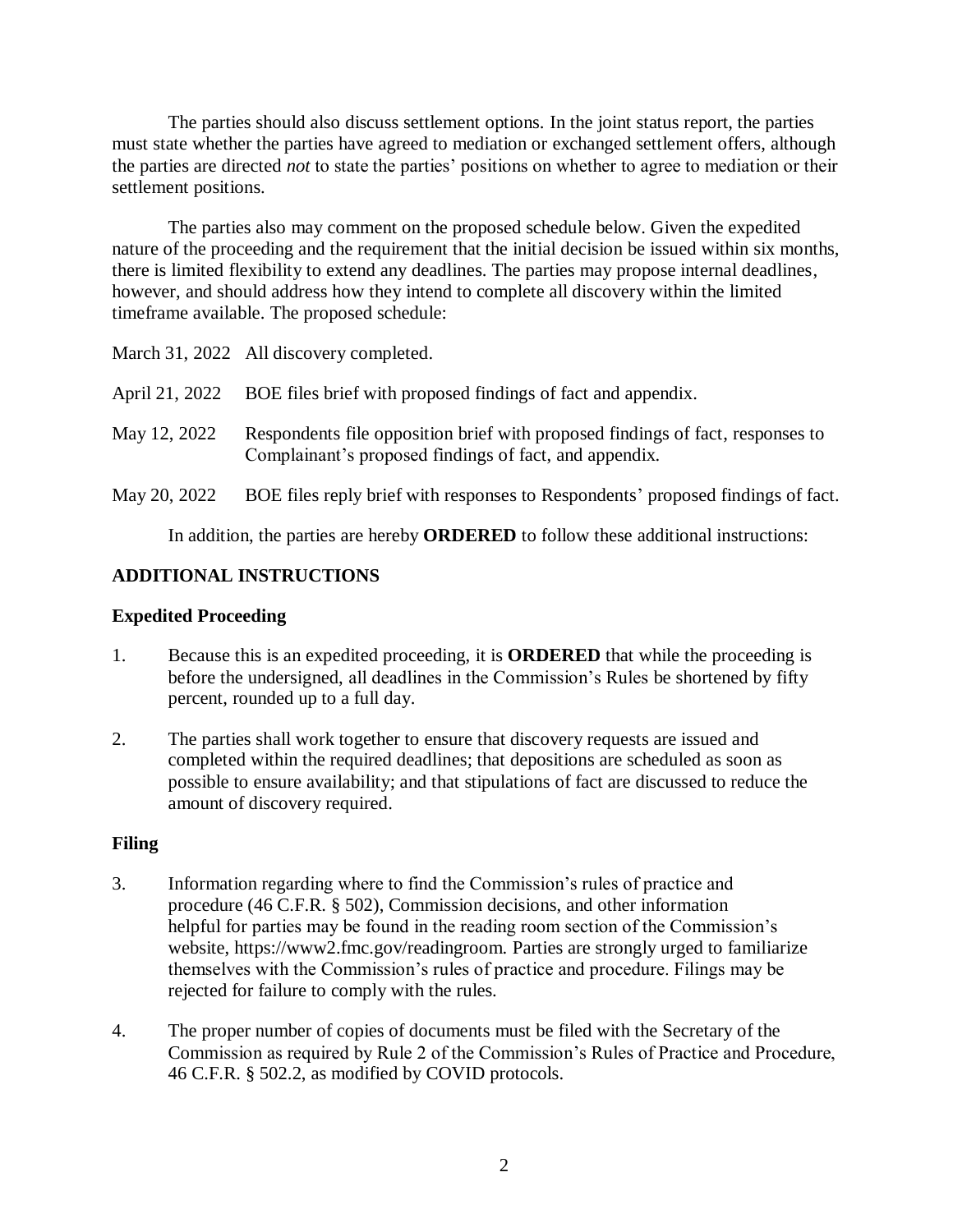- 5. Parties are encouraged to file documents with the Office of the Secretary via email. In addition to filing with the Secretary, the parties should send courtesy copies to the presiding judge via email at *judges@fmc.gov*. A party must notify the Commission of any change of service address.
- 6. Page Numbers. Every filing must have page numbers.
- 7. Attachments. When documents are attached to a filing, as far as practicable, the exhibits should be in one PDF document. The PDF should have sequential page numbers (bates numbers). Each separate exhibit should be clearly identified, for example by a cover sheet or bookmark. A table of contents should indicate what the exhibit is and the page where it starts.
- 8. Case citations. Because the Commission currently uses Lexis, citations to judicial opinions on Westlaw should include a parallel citation to Lexis, if possible. Citations to Commission decisions or rulings may be made to the official F.M.C. reporters including F.M.C.2d, Pike & Fischer Shipping Regulation Reports (S.R.R.), Lexis, or Commission slip opinions or orders by docket number, title, and date of service. If a document from another source is cited, the decision or ruling must be transmitted via e-mail to *judges@fmc.gov*.

#### **Discovery**

- 9. Rules regarding discovery require initial disclosures within seven days of filing of the answer, limit the number of interrogatories and depositions, and impose time limits to complete discovery. 46 C.F.R. §§ 502.141-502.150.
- 10. The parties are reminded of their obligation to ensure preservation of all relevant evidence, including electronically stored information. *Zhi Chen v. District of Columbia*, 839 F. Supp. 2d 7, 12 (D.D.C. 2011); *The Pension Comm. of the Univ. of Montreal Pension Plan v. Banc of America Securities*, *LLC*, 685 F. Supp. 2d 456 (S.D.N.Y. 2010); *Zubulake v. UBS Warburg LLC*, 220 F.R.D. 212 (S.D.N.Y. 2003).
- 11. Discovery materials must not be filed until used in the proceeding. 46 C.F.R. § 502.2(k).
- 12. Compliance with the date set for completion of discovery requires that the parties serve discovery requests sufficiently in advance of the discovery cutoff so that all responses and objections will be due on or before that date.
- 13. The parties must provide an electronic copy, in a word processing format, of all discovery requests served and all responses to discovery with the exception of documents produced. Answers, responses, and objections to interrogatories and requests for admissions or for production of documents must identify and quote each interrogatory or request in full immediately preceding the answer, response, or objection thereto.
- 14. A motion to compel must set forth verbatim the interrogatory or request, the response that the moving party argues is insufficient, a summary of the moving party's attempts to secure a sufficient response, and the moving party's argument on why the response is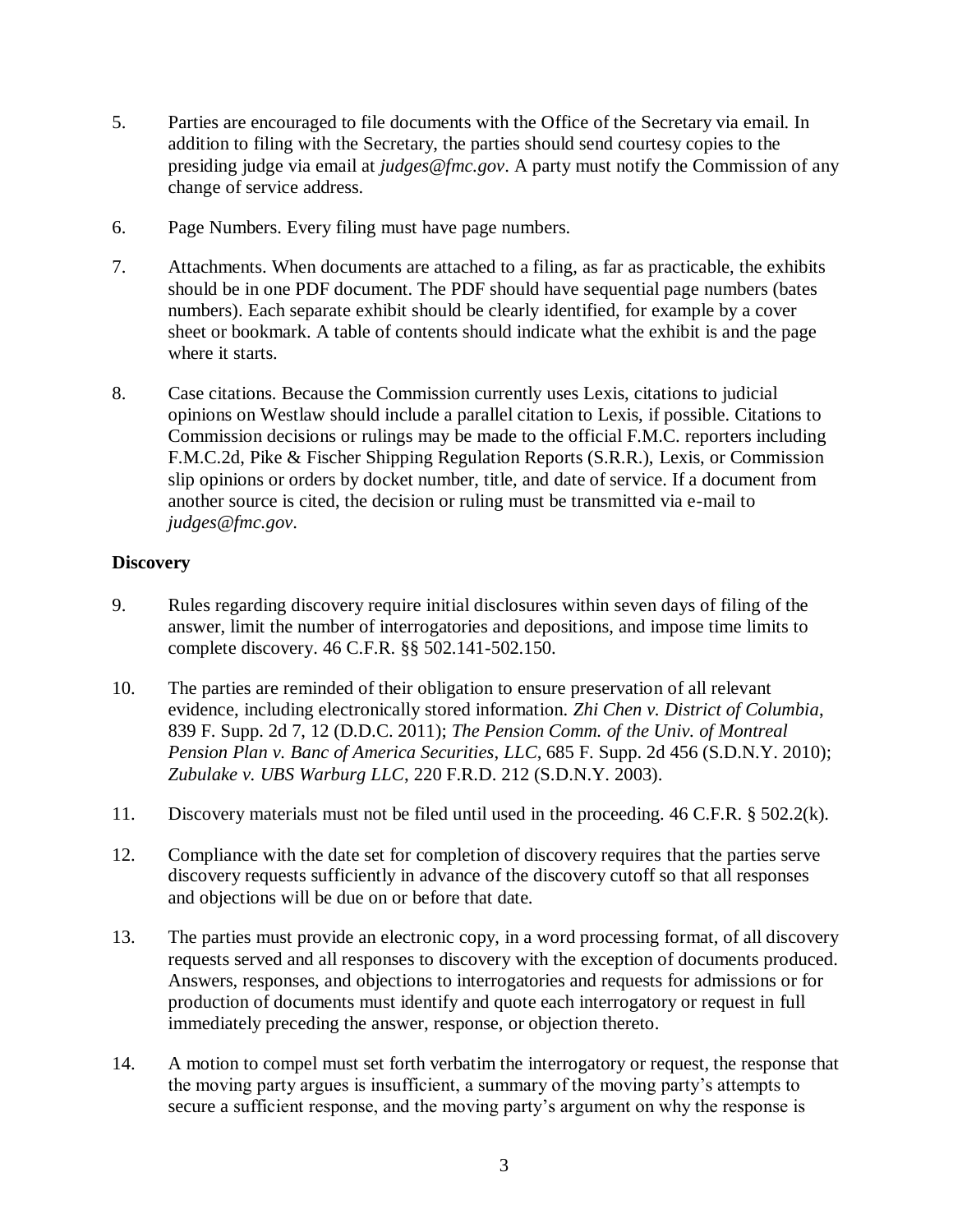insufficient. The moving party must provide an electronic copy in a word processing format of the motion to compel with the hard copy of the motion.

The non-moving party must use the electronic copy of the motion to compel and add any counter-summary of the attempts to secure a sufficient response, then its argument on why the response is sufficient, below the moving party's summary and argument for each response claimed to be insufficient. The non-moving party must provide to the moving party and to the Presiding Officer an electronic copy in a word processing format of the motion to compel to which it has added its counter-summaries and arguments.

15. A party withholding documents because of an asserted privilege must serve a privilege log that complies with the requirements of Federal Rule of Civil Procedure 26(b)(5)(A).

#### **Motions**

 $\overline{a}$ 

- 16. Rules regarding motions impose time limits, page limits, address replies, and require the parties to confer prior to filing non-dispositive motions. 46 C.F.R. §§ 502.67-502.71.
- 17. Any request for action by the Commission or presiding officer must be made by motion, not by letter or email request. Each page of the motion should be sequentially numbered.
- 18. A party moving for summary decision must include in a separate document a statement of material facts as to which there is no genuine dispute. This document must set forth in separately numbered paragraphs a concise statement of each material fact as to which the movant contends there is no genuine dispute. Each paragraph must be limited as nearly as practicable to a single factual proposition. Each factual proposition must be followed by an exact citation to evidence that the party contends will establish the fact or demonstrate that it is uncontroverted; *i.e.*, a page number in the Appendix.<sup>1</sup> See 46 C.F.R. § 502.70(a). The party filing Proposed Findings of Fact must provide an electronic copy of the Proposed Findings of Fact in a word-processing format to all parties *and to the Office of Administrative Law Judges*.
- 19. A party opposing a motion for summary decision must file a responding statement either admitting or disputing each of the facts in the movant's statement. This document must set forth verbatim each material fact to which it responds, then admit or deny the fact. All material facts in the movant's statement that are sufficiently supported will be deemed admitted for purposes of the motion only, unless specifically disputed by citation demonstrating the existence of a genuine issue as to the fact. Each proposed finding of fact that the responding party denies must be followed by an exact citation to evidence that the responding party contends will rebut the evidence the proposing party claims supports the fact. An opposing party may also include in the responding statement additional facts that the party contends are material. Each such fact must be stated in

<sup>&</sup>lt;sup>1</sup> Parties must designate specific facts and provide the court with their location in the record. *Orr v. Bank of Am.*, 285 F.3d 764, 775 (9th Cir. 2002). "General references [to evidence] without page . . . numbers are not sufficiently specific." *S. Cal. Gas Co. v. City of Santa Ana*, 336 F.3d 885, 889 (9th Cir. 2003).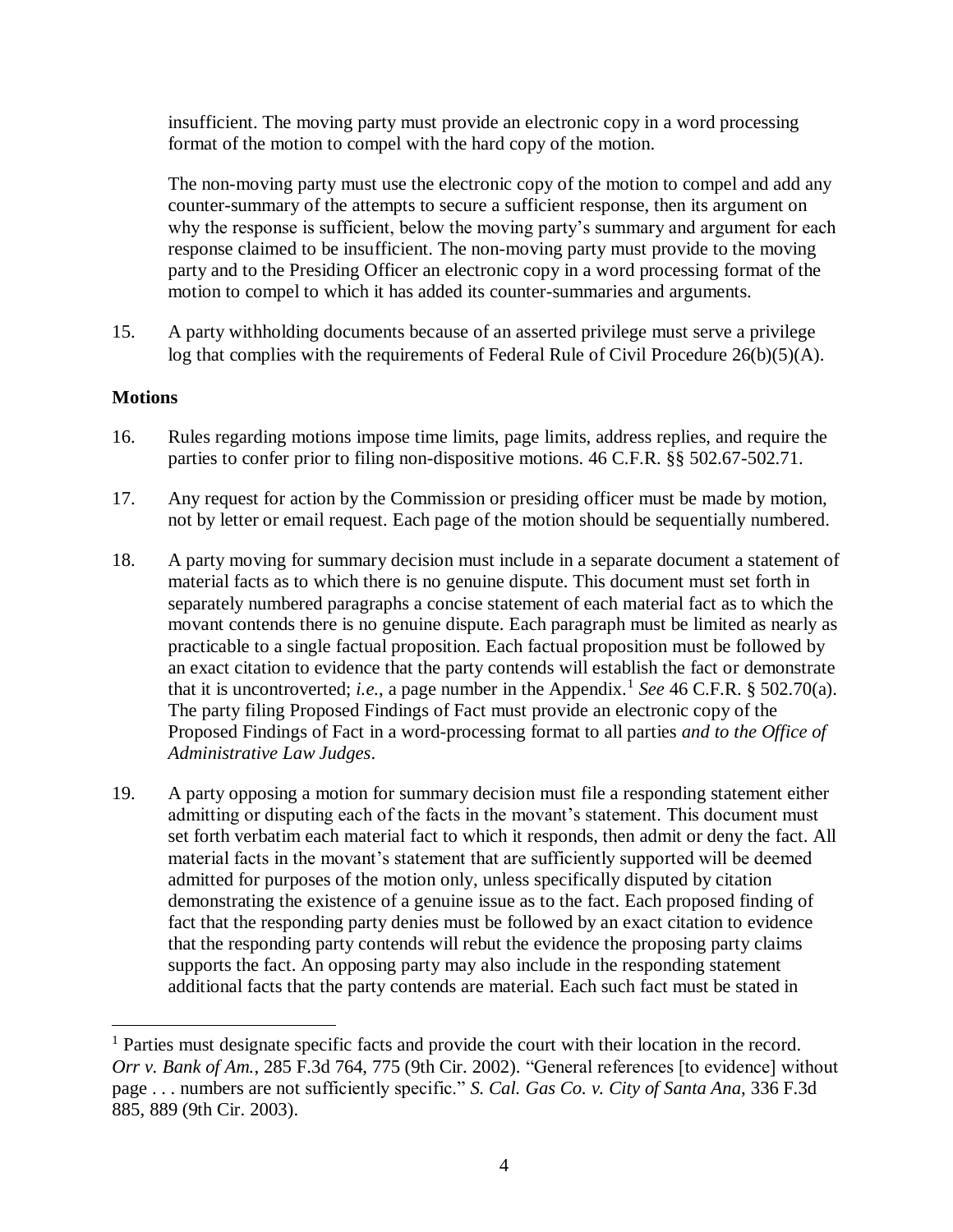separately numbered paragraphs with a citation to the motion record (page in the appendix) establishing the fact or demonstrating that it is controverted. Each paragraph must be limited as nearly as practicable to a single factual proposition. The party filing a Response to Proposed Findings of Fact must provide an electronic copy of the Response in a word-processing format to all parties *and to the Office of Administrative Law Judges*.

20. Each party must prepare and submit with its motion or reply an appendix containing the documentary evidence on which it relies for its claims regarding material facts. The pages of the appendix must be numbered sequentially.

# **Confidential Material**

- 21. *Stipulation* The parties may agree and stipulate between themselves regarding treatment of confidential documents and information obtained during discovery that is not filed with the Commission. The parties may, but are not required to, file a courtesy copy of the agreement with the Commission.
- 22. *Use in the proceeding* If confidential information is filed in a memorandum or as an exhibit to a dispositive motion or as part of briefing on the merits, it must be accompanied by a motion justifying confidential treatment. This motion must identify each item for which protection is sought and show good cause by demonstrating that the information is a trade secret or other confidential research, development, or commercial information. 46 C.F.R.  $\S$  502.141(j)(1). The burden is on the party seeking to protect the information to show good cause for its protection.
- 23. *Filing* Parties should file two versions of confidential filings marked as the "confidential version" and the "public version." The confidential version may be provided to the Presiding Officer by email but should not be filed with the Office of the Secretary by email pursuant to Commission Rule 5. 46 C.F.R. § 502.5.
- 24. *Marking confidential material* In the confidential version, confidential information must be conspicuously and clearly marked on each page, for example by highlighting or braces. The public version must indicate on the cover page and on each affected page "Public version – confidential materials excluded." The public version must clearly indicate any omissions, for example with blackout or braces, and its pagination and depiction of text on each page must be identical to that of the confidential version. For example, the confidential filing may read: "On January 1, 2010, Complainant entered into a **{25}** year lease with respondent for a monthly rent of **{\$1000}**." The public version would read: "On January 1, 2010, Complainant entered into a **{25}** year lease with Respondent for a monthly rent of **{\$1000}**."
- 25. *Exhibits* Confidential information in exhibits should be marked as above. If marking within the text is not feasible, individual pages may be replaced in the public version with a page indicating that confidential material was excluded. Entire exhibits should not be excluded, only those pages containing confidential material.